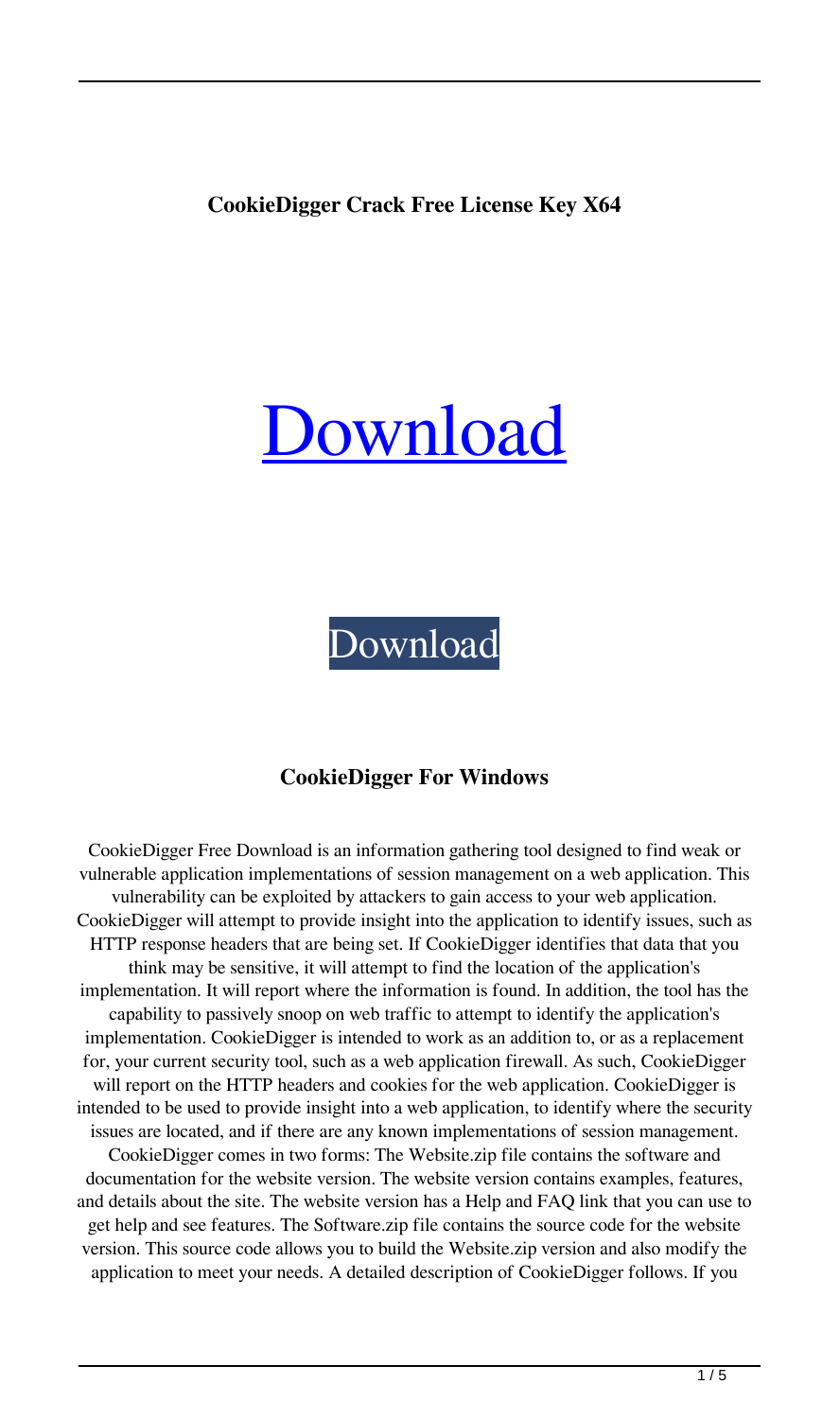need any information or have questions about the tool, please refer to the CookieDigger User Guide. You can download the User Guide at The website version has a Help and FAQ link that you can use to get help and see features. The website version of CookieDigger comes in two forms: The Website.zip file contains the software and documentation for the website version. The website version contains examples, features, and details about the site. The website version has a Help and FAQ link that you can use to get help and see features. The Software.zip file contains the source code for the website version. This source code allows you to build the Website.zip version and also modify the application to meet your needs. A detailed description of CookieDigger follows. If you need any information or have questions about the tool, please refer

#### **CookieDigger Crack With Key [Updated-2022]**

The application will generate a random set of characters and numbers, which are then hashed using the md5 algorithm to produce a new random string of characters. Enter an 8 character string to be hashed: (8 characters) >>>> Now we are going to use the md5 function to hash our random string. Please select a hash function from the dropdown menu or copy the following command to the terminal and press enter: >>>> Enter this to return to the main menu: (2 characters) >>>> Now we will return to the main menu and select the Keymacro button. The randomness of the generated string will be checked by comparing the random character values of the md5-hashed string generated by the keymacro and a generated string generated by the RandomNumbers application. If the two are identical, the string will be considered to be random and the md5 hash of the key will be saved to a file called "random.key" in the home directory. >>>> The randomness of the generated string will be checked by comparing the random character values of the md5-hashed string generated by the keymacro and a generated string generated by the RandomNumbers application. If the two are identical, the string will be considered to be random and the md5 hash of the key will be saved to a file called "random.key" in the home directory. >>>> The user name and password for the database that is being used for the CookieDigger application will be saved in the random.key file. The application will generate a new set of random characters each time it is started. The list of generated characters will be shown when the application is run. First Page: Your application will use the selected database user name and password to query for cookies in the web applications for which you are testing. The list of cookies will be shown on the first screen after you have entered the database user name and password. When the list of cookies is displayed, a check box next to each cookie will be checked. When all the cookies are checked the application will proceed to the next page. On the second page, a window will open with the user name and password, which you can use to log into the database. If the cookies are valid, the next button will be enabled. If all the cookies are invalid, the next button will be disabled. If all the cookies are invalid, the application will close. 77a5ca646e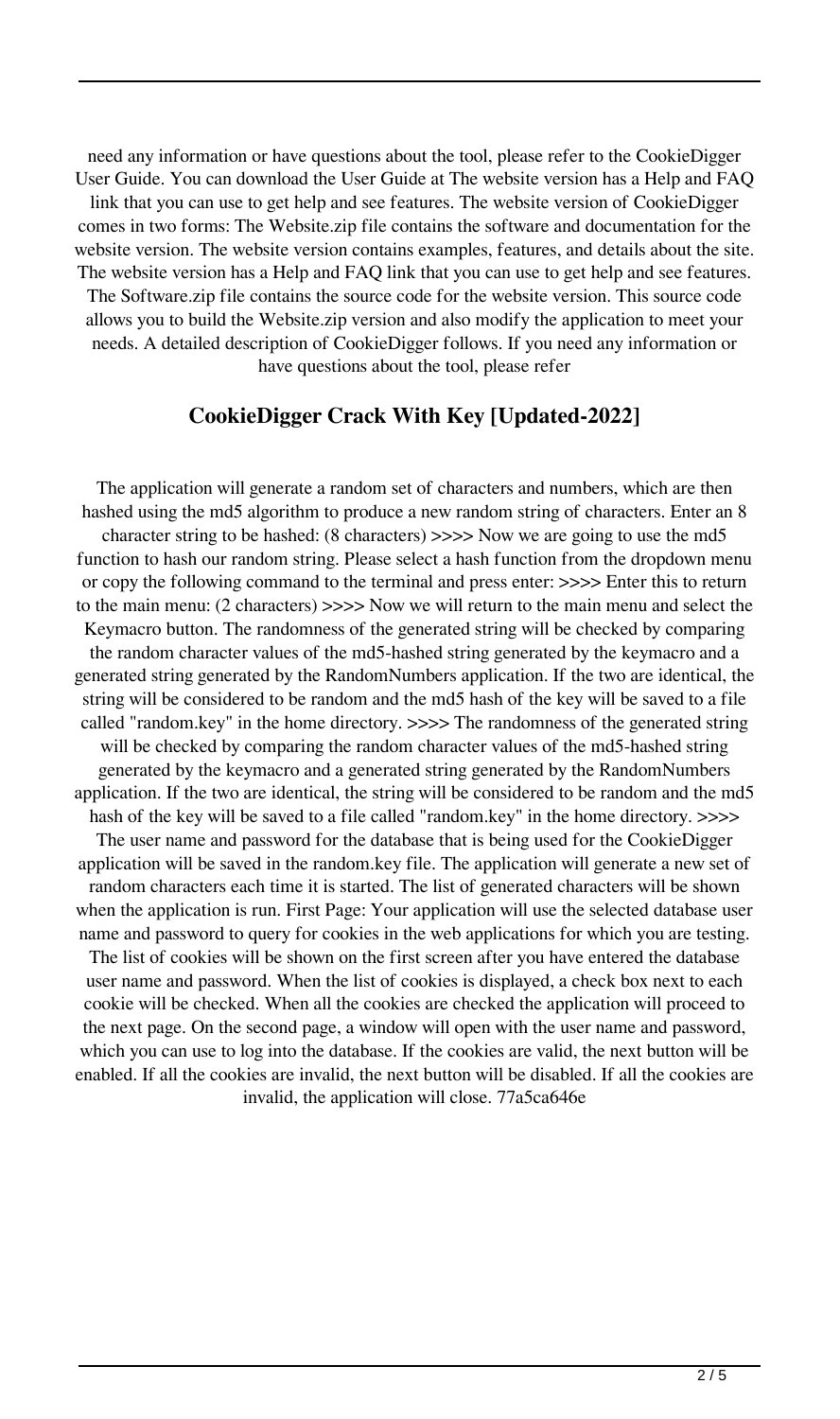# **CookieDigger Crack+**

CookieDigger monitors cookies from web applications, and indicates how secure the cookie implementation is. It tests whether critical information such as user names and passwords are included in the cookie values, and checks whether the cookie lifetime is predictable. CookieDigger Benefits: Web application security is only as good as its weakest link, and cookie management is often a glaring point of vulnerability. CookieDigger indicates how secure your cookies are by reporting which information is included in the cookie values and how long the cookie values are expected to be valid. The tool also warns you if the cookie is too long, which can indicate a buffer overflow vulnerability, and if the cookie is generated by a broken web server or by a script that is not under your control. CookieDigger Benefits: The tool also provides statistical reports on the predictability of the values in the cookie and the entropy of the values. The entropy scores allow you to judge the security of the implementation of a cookie, and the predictability scores indicate how easy it is for a third party to guess the values of the cookie. The tool is especially useful for determining whether critical information, such as user names and passwords, is included in the cookie values. CookieDigger Features: CookieDigger includes the following features: \* Tests cookies from multiple browsers and operating systems \* Monitors cookies for multiple users \* Reports on the predictability and entropy of the cookie values \* Monitors cookies from HTTP-only web servers \* Warns you when the cookie is too long \* Warns you when the cookie is not generated by the web server \* Warns you if the cookie is generated by a script that is not under your control \* Tracks the change of a cookie value \* Reports the minimum, maximum, and average cookie lifespan \* Reports the URL of the web page from which the cookie was issued \* Reports the HTTP version of the server from which the cookie was issued \* Reports the protocol of the server from which the cookie was issued \* Reports whether the cookie was issued by a HTTP-only web server \* Provides SSL Certificate and HTTP Trust Self-Signed Certificate information \* Reports the SSL Certificate and HTTP Trust Self-Signed Certificate information \* Reports the URL of the web page from which the SSL Certificate information was derived \* Reports whether the SSL Certificate was issued by an HTTPS-enabled web server \* Reports whether the SSL Certificate was issued by a HTTP-only web server \* Reports whether the SSL

## **What's New In CookieDigger?**

CookieDigger is a tool that assists in identifying insecure or weak implementation of session management by web applications. CookieDigger collects and analyzes cookies issued by a web application for multiple users. The tool reports on the predictability and entropy of the cookie and whether critical information, such as user name and password, is included in the cookie values. The tool works by gathering and analyzing the cookie generation (cookie values) issued by the web application (see below). The tool reports on the predictability and entropy of the cookie and whether critical information, such as user name and password, is included in the cookie values. CookieDigger collects and analyzes all cookies issued by a web application to a user, regardless of the method by which the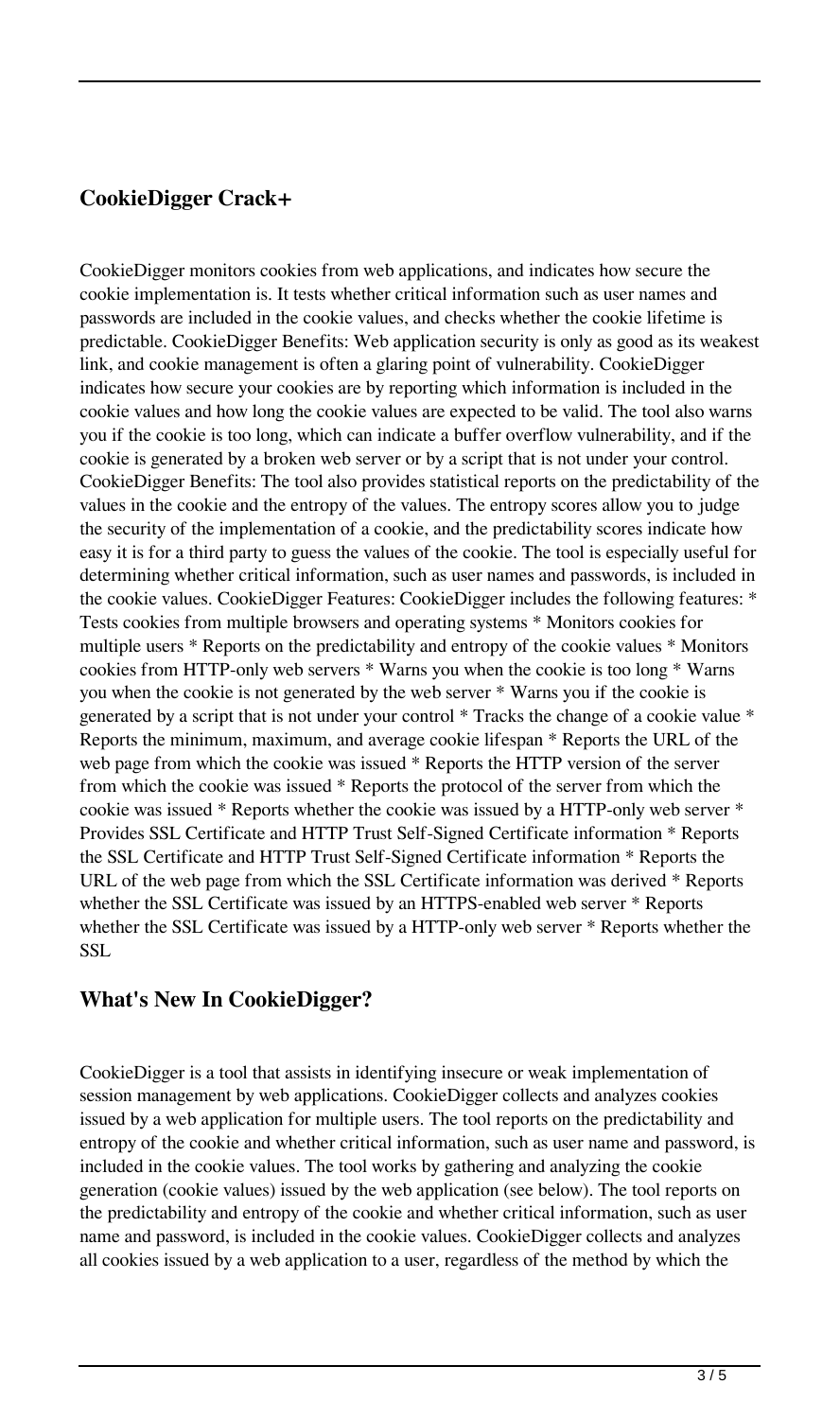cookie is created, and regardless of whether the cookie has been read by the user. If a user does not log-in or create a session when using the web application, CookieDigger will collect all cookies issued by that web application, regardless of whether the user has read the cookie. CookieDigger works by collecting and analyzing the cookie generation (cookie values) issued by the web application (see below). The tool reports on the predictability and entropy of the cookie and whether critical information, such as user name and password, is included in the cookie values. Use Cases: Web Application Security: CookieDigger can be used to find and alert on insecure or weak implementation of session management by web applications. By identifying weak or insecure implementation of session management, an application can be more easily identified as compromised by a hacker. The more difficult an application is to compromise, the more likely it is that the application is a legitimate and secure web application. CookieDigger also can be used to identify security flaws within a web application that were never expected, but that may have been exploited for malicious purposes. If users were able to change their password without being logged-in or to access system resources without a session, then that may indicate that the application's security has been compromised. Web Application Pen Testers: CookieDigger can be used to identify when users are accessing resources or requesting information that should be loggedout (or changed). This may be useful when you are performing a web application penetration test. CookieDigger can also be used to identify a problem with a web application. By identifying the cookie generation, and identifying the security vulnerability or resource availability, it can be easily identified whether a security flaw was discovered. Cookie Dumping: CookieDigger can be used to assist in cookie dumping. For example, a cookie value can be dumped from a web application using the url\_b (Fiddler extension) method. The cookie value can then be analyzed using CookieDigger to help determine the predictability and entropy of the cookie value. How the CookieDigger tool works: